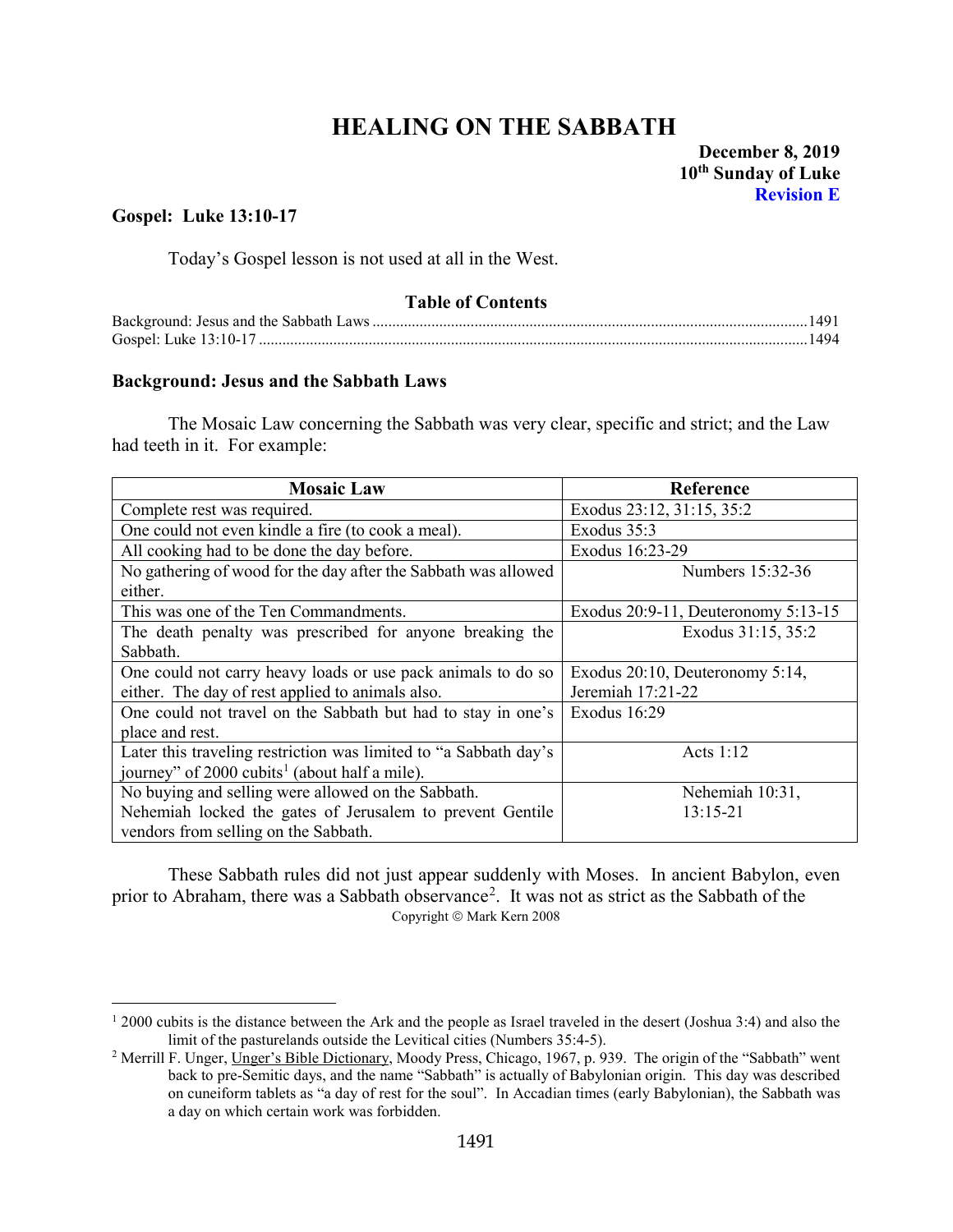Mosaic Law and it was also tied to astrology. Other ancient countries had Sabbath traditions also. Thus, when the Lord commanded the Sabbath observation to remember how He created the world in six days and rested on the seventh (Exodus 31:15-17, 20:9-11), this was probably what other cultures commemorated also.

Tertullian described<sup>[3](#page-1-0)</sup> the gist of the Mosaic Law as having been given in embryo to Adam in the Garden of Eden, and that if Adam and Eve had obeyed it, they would not have fallen. Thus, the Gentiles had the Law prior to Moses. This is reflected in the Sabbath laws of other cultures prior to Moses

But also tied in to the Sabbath observation was a recalling of the time Israel was being "worked to death" in Egypt (Deuteronomy 5:15). Thus, the Sabbath was made for man, not man for the Sabbath (Mark 2:27). This is very apparent from a careful re-reading of the original Sabbath commands where the whole point is complete rest (Exodus 23:12, 31:15-17, 35:2; Deuteronomy 5:14).

The Sabbath was more than just rest, however. It was also a holy day (Exodus 16:23, 20:11, 31:15), and a day of gladness (Numbers 10:10). On this day, the daily offering was doubled (four lambs versus two, see Numbers 28:3-15) and the showbread was set out in the Holy Place (Leviticus 24:8) before the Lord. The Sabbaths were also to be a sign (or omen) between Israel and God "that they might know that I am the Lord who sanctifies them" (Ezekiel 20:12, 20). Thus, there was to be a focus on the things of God and on doing good.

In the true spirit of the Sabbath, Jesus did a number of healings on the Sabbath. For example:

| <b>Healing</b>                              | Reference          |
|---------------------------------------------|--------------------|
| The paralytic $(4th$ Sunday of Pascha)      | John 5:9           |
| A man with a withered hand                  | Matthew $12:10$ ,  |
|                                             | Mark 3:2, Luke 6:7 |
| The man born blind $(6th$ Sunday of Pascha) | John 9:14          |
| A woman's hunchback (today's Gospel)        | Luke 13:14         |
| A man with dropsy                           | Luke 14:3          |

When the Scribes and Pharisees criticized Jesus for these things – saying that He was working on the Sabbath – Jesus replied:

The paradoxical aspect of all this confrontation Jesus had with the Jewish leaders over the keeping of the Sabbath is that they thought they were upholding the letter of the Law while Jesus was merely doing good on the Sabbath, which is what the Sabbath was for. And Jesus is Lord of the Sabbath (Matthew 12:6-8, Mark 2:27-28) for He gave the Sabbath Law to Moses and made the Sabbath for man.

<span id="page-1-0"></span><sup>&</sup>lt;sup>3</sup> Tertullian, Answer to the Jews, I, iii, 2.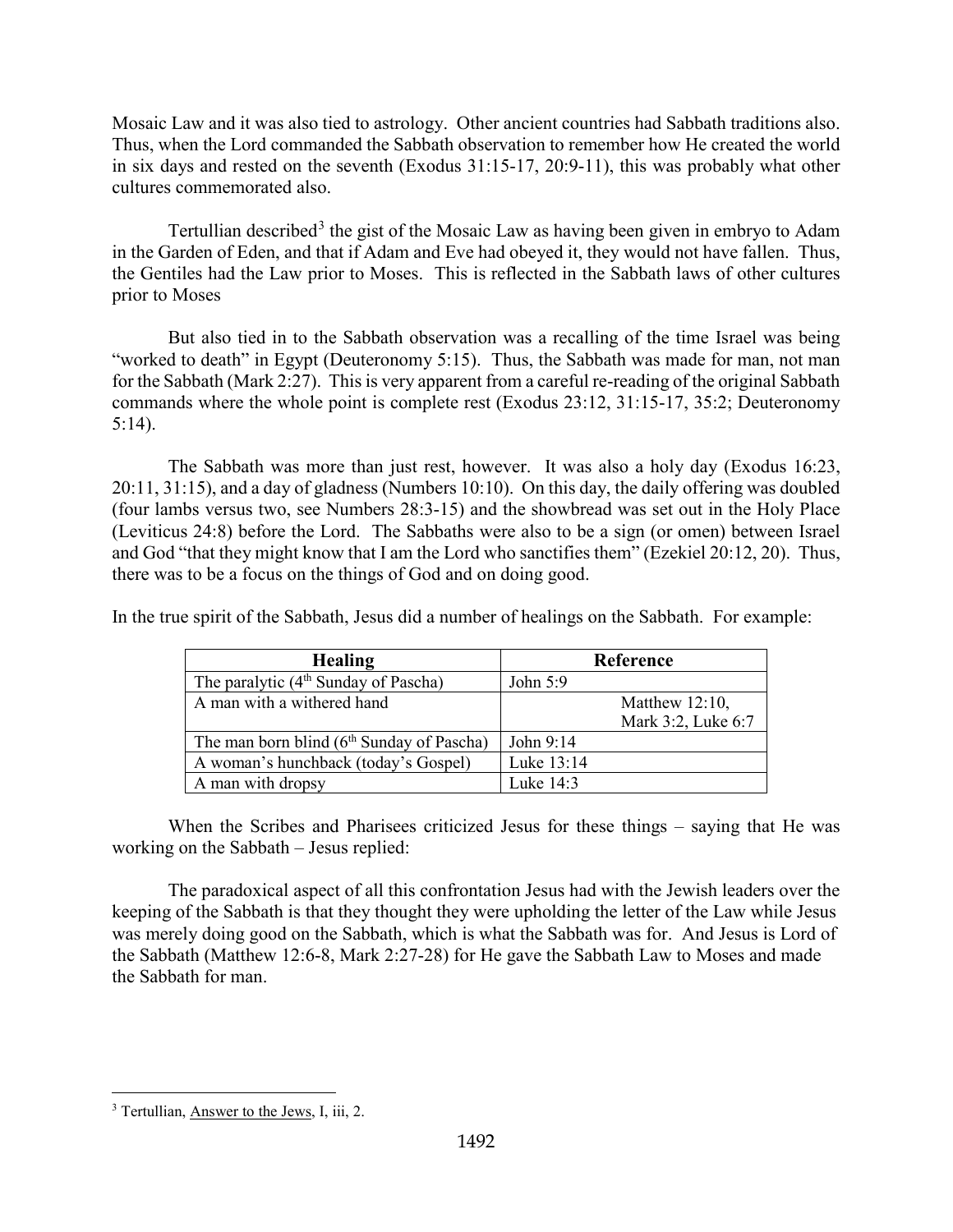| <b>Work Allowed on the Sabbath</b>                                  | Reference                 |
|---------------------------------------------------------------------|---------------------------|
| The priests work on the Sabbath in performing all the sacrifices.   | Matthew 12:5              |
| Circumcision is performed on the $8th$ day, whether that day is a   | John 7:22                 |
| Sabbath or not.                                                     |                           |
| The Jewish leaders will lead their animals to water on the Sabbath. | Luke 13:15                |
| They will also pull their animals out of a hole on the Sabbath.     | Luke 14:5                 |
| He also challenged them regarding Mosaic Law regulations for or     | John 7:23, Mark 3:4, Luke |
| against doing good on the Sabbath.                                  | 6:9                       |
| The bottom line was: He's Lord of the Sabbath. He's the One who     | Matthew 12:8, Mark 2:28,  |
| gave the Law to Moses.                                              | Luke $6:5$                |
| Mercy, not sacrifice was to be the spirit of the Sabbath.           | Matthew 12:7, Hosea 6:6   |

John of Damascus stated<sup>[4](#page-2-0)</sup> that the Sabbath rest was made for people who were carnal and worldly. Since they did not devote their whole life to God, the Law bound them, with stiff penalties for disobedience, to devote a small part of their week to distraction from worldly things. Those people who did devote their whole life to God are noted as sometimes "breaking the Sabbath" in doing the Lord's will.

"The seventh day is called the Sabbath and signifies rest. For in it God rested from all His works, as the divine Scripture says; and so the number of the days goes up to seven and then circles back again and begins at the first. This is the precious number with the Jews. God ordained that it should be held in honor, and that in no chance fashion but with the imposition of most heavy penalties for the transgression. And it was not in a simple fashion that He ordained this, but for certain reasons understood mystically by the spiritual and clear-sighted".

"God, knowing the denseness of the Israelites and their carnal love and propensity towards material in everything, made this Law: (1) in order that the servant and the cattle should rest as it is written, for the righteous man regards the life of his beast. (2) In order that when they take their ease from the distraction of material things, they may gather together to God, spending the whole of the seventh day in psalms and hymns and spiritual songs, the study of the divine Scriptures and resting in God".

"For when the Law did not exist and there was no divinely inspired Scripture, the Sabbath was not consecrated to God. But when the Scripture was given by Moses, the Sabbath was consecrated to God in order that on it they, who do not dedicate their whole life to God, and who do not make their desire subservient to Him as though to a Father, may on that day discuss the purpose of the Sabbath. Thus they may abstract a small, truly a most insignificant, portion of their life for the service of God, and this from fear of the chastisements and punishments, which threaten transgressors. For the Law is not made for a righteous man but for the unrighteous. Moses was the first to endure fasting with God for forty days and again for another forty. Thus, he afflicted himself with hunger on the Sabbaths, although the Law forbade self-affliction on the Sabbath. But if they should object that this took place before the Law, what will they say about Elijah

<span id="page-2-0"></span><sup>4</sup> John of Damascus, Exposition of the Orthodox Faith, IV, 23.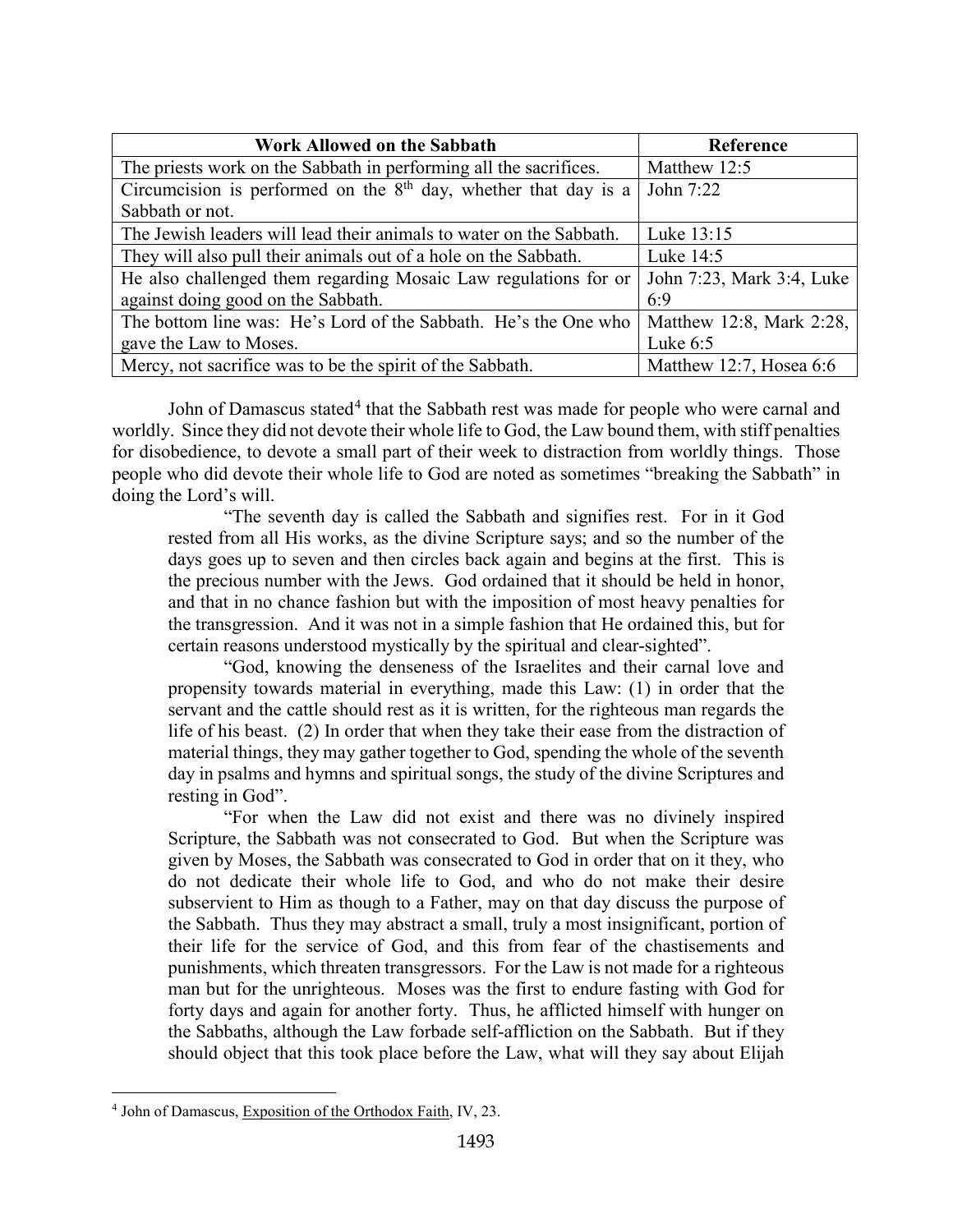the Tishbite who accomplished a journey of forty days on one meal? For he, by thus afflicting himself on the Sabbaths not only with hunger but also with the forty days' journeying, broke the Sabbath. Yet God, Who gave the Law, was not angry with him but showed Himself to him on Horeb as a reward for his virtue. And what will they say about Daniel? Did he not spend three weeks without food? And again, did not all Israel circumcise the child on the Sabbath, if it happened to be the eighth day after birth? And do they not hold the great fast<sup>[5](#page-3-1)</sup>, which the Law enjoins if it falls on the Sabbath? And further, do not the priests and the Levites profane the Sabbath in the works of the tabernacle and yet are held blameless? If an ox should fall into a pit on the Sabbath, he who pulls it out is blameless, while he who neglects to do so is condemned. And did not all the Israelites surround the walls of Jericho, bearing the Ark of God for seven days, in which the Sabbath was included? The observance of the Sabbath was devised for the purpose of securing leisure to worship God in order that they might, both servant and beast of burden, devote a very small share to Him and be at rest. For the carnal that were still childish and in the bonds of the elements of the world, were unable to conceive of anything beyond the body and the letter".

### <span id="page-3-0"></span>**Gospel: Luke 13:10-17**

The Gospel lesson took place in late 29 AD just before the Feast of the Dedication (i.e. Hanukkah or the Festival of Lights, John 10:22) and probably occurred in Perea on the Eastern side of the Jordan as Jesus was heading toward Jerusalem (Luke 13:22). Jesus had been teaching in one of the synagogues on the Sabbath (Luke 13:10) and He used the occasion to give an important teaching on the Sabbath itself. There was a woman who had a severe hunchback or spinal injury such that she couldn't straighten her back (Luke 13:11). Jesus remarked that Satan had bound her like this for 18 years (Luke 13:16). This seems very similar to the affliction of the Patriarch Job by Satan, both in the destruction of his family and property (Job 1:9-22) and the destruction of his health (Job 2:4-10). It would seem like all health problems might be traceable to Satan in some way. For more discussion on this, see the Gospel lesson for the 6<sup>th</sup> Sunday of Luke.

Knowing that He would get a reaction, Jesus called the woman over to Him, laid His hands on her and said, "woman, you are loosed from your infirmity" (Luke 13:12). The Synagogue Ruler (equivalent today to the pastor of a church) rebuked Jesus publicly for doing work on the Sabbath (Luke 13:14). The Synagogue Ruler undoubtedly had the backing of the other attendants and council of the synagogue since Jesus' reply addressed a number of people (Luke 13:15). Jesus' reply compared the practice of the Synagogue Ruler and the others in caring for their animals on the Sabbath. The animals needed to be unbound from their stall and led to water; why couldn't a daughter of Abraham also be unbound? (Luke 13:15,16).

Jesus stated His reply very strongly as a confrontation, calling the Synagogue Ruler a hypocrite (Luke 13:15). The result was that the Synagogue Ruler and his attendants were put to shame while the multitude rejoiced for all the glorious things done by Jesus (Luke 13:17).

<span id="page-3-1"></span><sup>5</sup> That is, the Day of Atonement (Leviticus 23:27-32)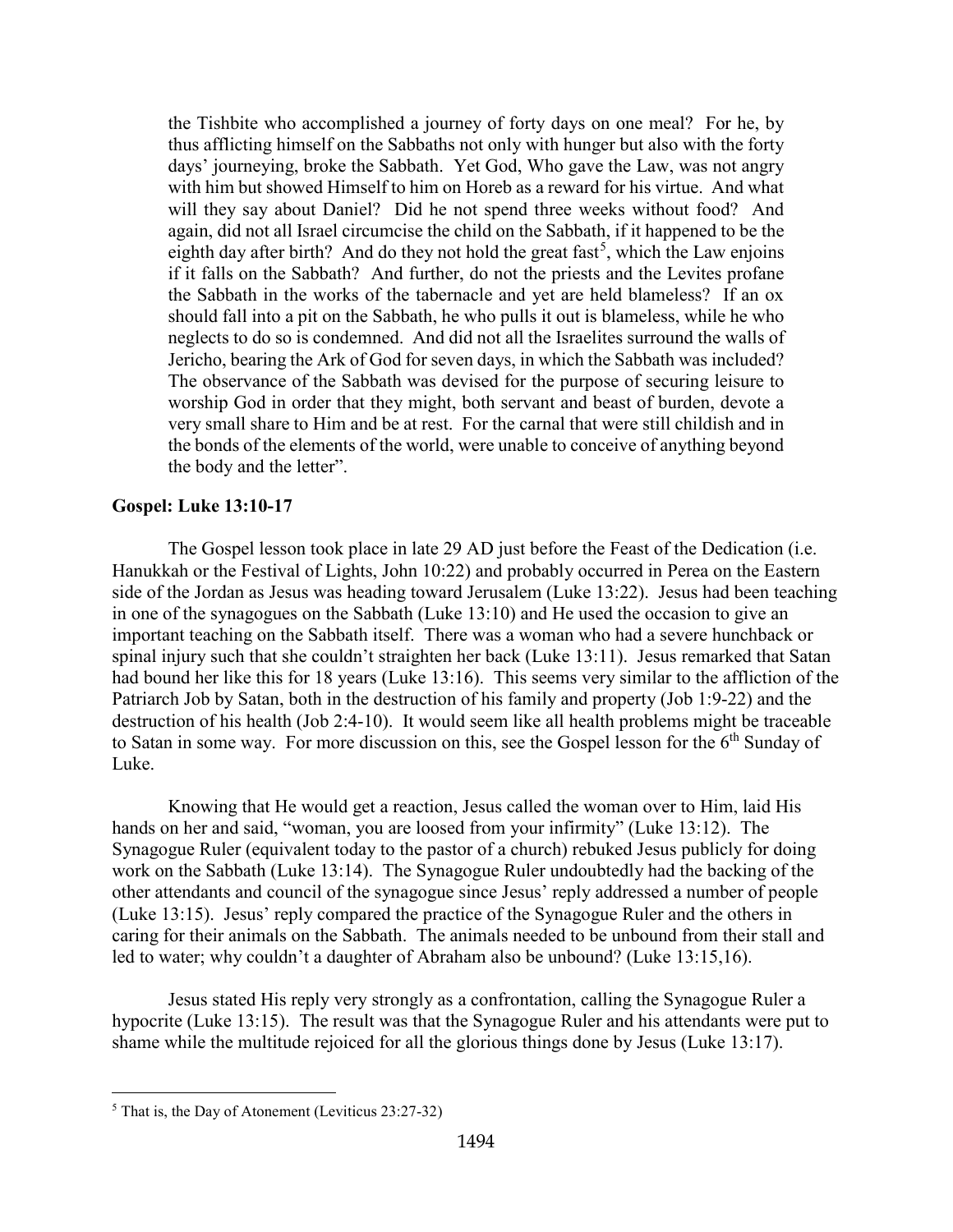Cyril of Alexandria made<sup>[6](#page-4-0)</sup> three points in commenting on this:

- 1. God had commanded men to rest on the Sabbath. When Jesus gave rest to the crippled woman freeing her from diseases, and the Synagogue Ruler forbid it, plainly it was the Synagogue Ruler and not Jesus who was breaking the Law of the Sabbath.
- 2. Jesus did no manual labor in healing the woman. If the Synagogue Ruler wished to forbid labor of the mouth, does this mean that one can't sing Psalms or pray on the Sabbath either?
- 3. The Synagogue Ruler was not really angry on account of the Sabbath Law being broken, but because he saw Christ honored and worshipped as God. This was concealed in his heart and the Sabbath Law ruse was just a pretext. For this reason, he was most excellently convicted by the Lord and called a hypocrite.

On another occasion about a year and a half earlier (early 28 AD) in Galilee, the Scribes and Pharisees criticized Jesus for munching on heads of grain that they picked as they walked through the grain fields (Mark 2:23-24). They had interpreted the Sabbath regulations as prohibiting work such as "harvesting grain", even though the Law did not address such minutia as walking and munching.

Later that day in early 28 AD, when Jesus was in the synagogue, they watched Him closely so they would have witnesses against Him if He did any healing on the Sabbath (Mark 3:1-2). Knowing this, Jesus asked a man with a withered hand to step forward (Mark 3:3). Addressing the Scribes and Pharisees, He asked them: "Is it lawful on the Sabbath to do good or to do evil, to save life or to kill?" But they kept silent. Looking around, He was grieved by the hardness of their hearts. So Jesus told the man to stretch out his hand and it was restored. The Pharisees then went out and began plotting with the Herodians (their enemies) on how they might destroy Jesus (Mark 3:4-6).

All this represents taking the Sabbath Law to an unmerciful, legalistic extreme. Christ had said, "For the Son of man is Lord of the Sabbath" speaking of Himself. Referring to our humanity, He said, "The Sabbath was made for man, not man for the Sabbath" (Mark 2:27-28, Luke 6:5). John Chrysostom commented<sup>[7](#page-4-1)</sup> as follows:

"Why then was he punished who was gathering sticks? (Numbers 15:32-36) If the laws were to be despised at the beginning, of course they would not be observed afterwards".

"The Sabbath at first conferred many great benefits; for instance, it made them gentle towards those of their household, and humane; it taught them God's providence and the creation; it trained them by degrees to abstain from wickedness, and disposed them to regard the things of the Spirit. Did Christ then repeal a thing so profitable? Far from it; no! He greatly enhanced it. For it was time for them to be trained in all things by the higher rules".

Irenaeus stated**[8](#page-4-2)** that the Jewish leaders, in their desire to uphold their traditions, were unwilling to be subject to the Law of God, which prepared them for the coming of Christ.

<span id="page-4-0"></span><sup>6</sup> Cyril of Alexandria, Commentary on the Gospel of St. Luke, Homily 97, Studion Publishers, Inc., 1983.

<span id="page-4-1"></span><sup>7</sup> John Chrysostom, Homilies on Matthew, XXXIX, 3.

<span id="page-4-2"></span><sup>8</sup> Irenaeus, Against Heresies, IV, 12.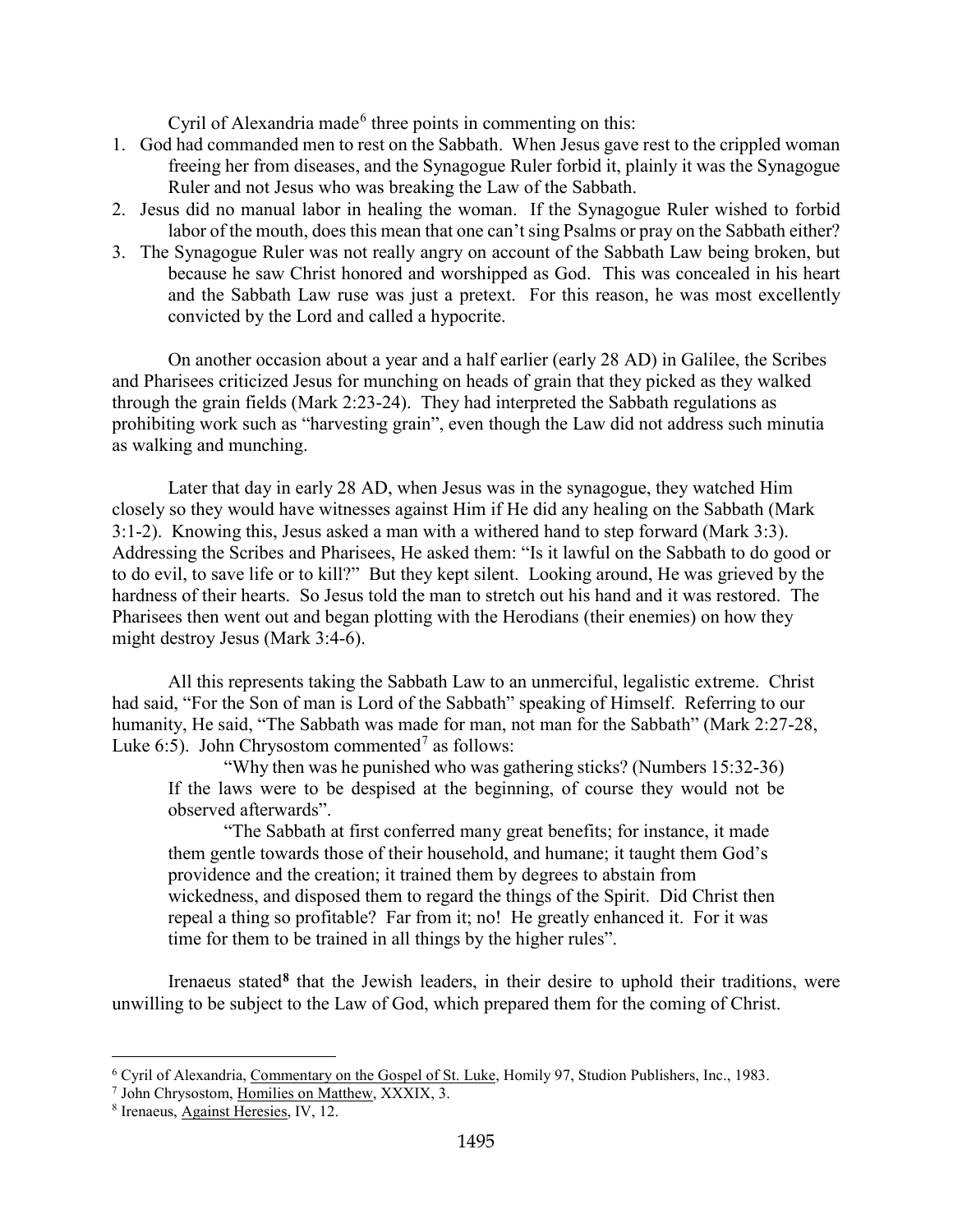"For not only by actual transgression did they set aside the Law of God, but they also set up their own law in opposition to it, which is termed, even to the present day, the pharisaical law. In this law they suppress certain things, add others, and interpret others, as they think proper, which their teachers use, each one in particular. Desiring to uphold these traditions, they were unwilling to be subject to the Law of God, which prepared them for the coming of Christ. They even blamed the Lord for healing on the Sabbath, which the Law did not prohibit. For they themselves, in one sense, performed acts of healing upon the Sabbath, when they circumcised a man on that day. But through tradition and the pharisaical Law, they did not blame themselves for transgressing the command of God, and for not keeping the commandment of the Law, which is the love of God".

Chrysostom also stated<sup>[9](#page-5-0)</sup> that Jesus had prepared the Jewish leaders for His healing on the Sabbath by driving the moneychangers and merchandisers out of the Temple. In all His doings, He was clarifying to them various aspects of the Law that He had given to Moses.

"Do you see their excessive malice, and how the benefits done to others incensed them more than reproofs? At one time He said that they made the Temple 'a den of thieves' (Mark 11:15-19), showing that what they sold was gotten by theft, pillage, and covetousness, and that they were rich through other men's calamities; at another time, He called it 'a house of merchandise' (John 2:13-17), pointing to their shameless trafficking. Why did He do this? Since he was about to heal on the Sabbath, and to do many such things, which they thought were transgressions of the Law, in order that He might not seem to do this as though He had come to be some rival God and opponent of His Father, He took occasion to correct any such suspicion of theirs. One who had exhibited so much zeal for the House was not likely to oppose Him who was Lord of the House, and who was worshipped in it".

Tertullian noted<sup>[10](#page-5-1)</sup> that there are distinctions of "work" on the Sabbath: God's work and man's work. Christ sought to clarify this distinction with the Jewish leaders and included a number of examples. As the "Lord of the Sabbath", He could have annulled the Sabbath, since it was He that instituted it, but He didn't since God's work continues today.

"The Pharisees were in utter error concerning the Law of the Sabbath, not observing that its terms were conditional, when it commanded rest from labor, making certain distinctions of labor. For when it says, 'In it you shall not do any work of yours' (Exodus 20:10), by the word *yours*<sup>[11](#page-5-2)</sup> it restricts the prohibition to human work — which everyone performs in his own employment or business and not to divine work. Now the work of healing or preserving is not proper to man, but to God. So, in the Law it says, 'You shall not do any manner of work in it' (Exodus 12:16 LXX), except what is to be done for any soul, that is to say, in the matter of delivering the soul<sup>[12](#page-5-3)</sup>; because what is God's work may be done for the salvation of the soul. When Christ wanted to initiate them into this meaning of the Law by the restoration of the withered hand, He asked, 'Is it lawful on the

<span id="page-5-0"></span><sup>9</sup> John Chrysostom, Homilies on John, XXIII, 2.

<span id="page-5-1"></span><sup>&</sup>lt;sup>10</sup> Tertullian, Five Books Against Marcion, II, ii, 4, 12.

<span id="page-5-2"></span> $11$  Tertullian connects this to the previous verse "all your work".

<span id="page-5-3"></span><sup>&</sup>lt;sup>12</sup> That is, saving life.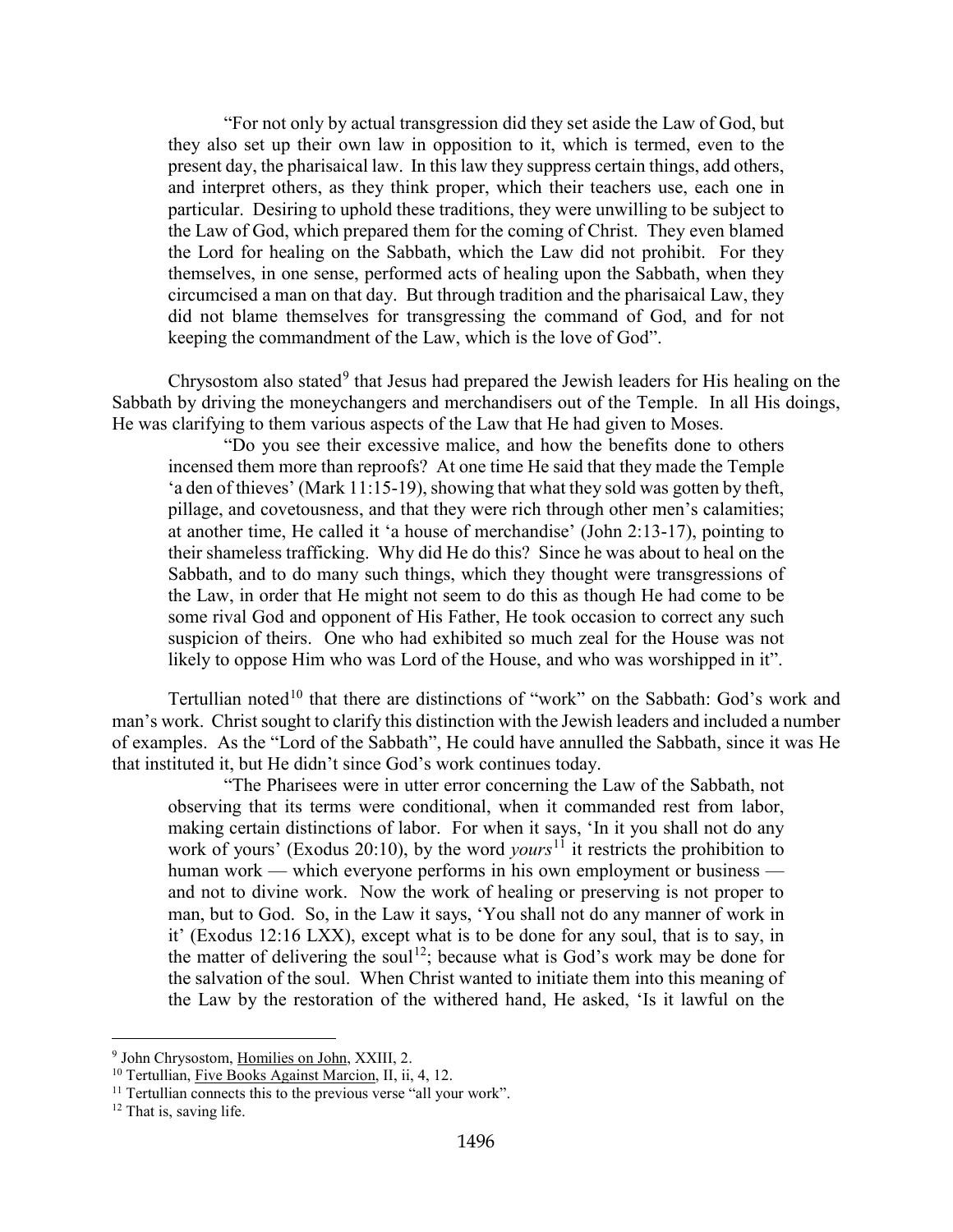Sabbath to do good, or not? To save life, or to destroy it?' (Luke 6:9) In order that He might remind them what works the Law of the Sabbath forbids and what it commands, He was called 'Lord of the Sabbath' (Luke 6:5), because He maintained the Sabbath as His own institution".

"Even if He had annulled the Sabbath, He would have had the right to do so, as being its Lord, and as He who instituted it. But He did not utterly destroy it, in order that it might be plain that the Creator did not break the Sabbath, even at the time when the ark was carried around Jericho. That was really God's work, which He had ordered for the sake of the lives of His servants when exposed to the perils of war".

"He has in a certain place expressed an aversion of Sabbaths, by calling them *your Sabbaths* (Isaiah 1:13-14 LXX), reckoning them as men's Sabbaths, not His own, because they were celebrated without the fear of God by a people full of iniquities, and loving God 'with the lip, not the heart' (Isaiah 29:13). He put His own Sabbaths (those, that is, which were kept according to His prescription) in a different position. By the same prophet, in a later passage, He declared them to be 'true, delightful, and inviolable' (Isaiah 58:13, 56:2). Thus, Christ did not at all rescind the Sabbath. He kept the Law, and did a work, which was beneficial to the life of His disciples, for He indulged them with the relief of food when they were hungry (Matthew 14:15-20), and cured the withered hand (Matthew 12:9-14). In each case, He stated, 'I came not to destroy the Law, but to fulfill it' (Matthew 5:17). He fulfilled the Law, while interpreting its condition. Moreover, He exhibited in a clear light the different kinds of work, while doing what the Law excuses from the sacredness of the Sabbath, while imparting to the Sabbath day itself an additional sanctity by His own action. In like manner, the prophet Elisha, on this day, restored to life the dead son of the Shunammite woman (2 Kings 4:32- 37). It was *proper employment* for the Sabbaths of old to do good, to save life, not to destroy it; Christ introduced nothing new, which was not after the example, the gentleness and the mercy of the Creator. He fulfilled the prophetic announcement, 'The weak hands are strengthened', as were also 'the feeble knees' (Isaiah 35:3) of the two paralytics" (Mark  $2:1-12$ , John  $5:1-9$ ).

Sometime during the  $1<sup>st</sup>$  Century, Christians began meeting for worship on Sunday rather than Saturday, which was the traditional Sabbath. This was done to proclaim the Resurrection, which occurred on a Sunday, and also to distance themselves from the unrighteous Jews. The Apostle John refers to this in Revelation 1:10, where Revelation was written in about 95 AD. Ignatius of Antioch (107 AD) refers<sup>[13](#page-6-0)</sup> to the Lord's Day having replaced the Sabbath as the time for worship. The Didache also refers<sup>[14](#page-6-1)</sup> to the Lord's Day. Sunday was seen then as comparable to the eighth day of the Feast of Tabernacles. The Feast of Tabernacles represented the coming of the Kingdom of God in Glory and the eighth day of the feast – a Sabbath – represented the Feast as stretching into eternity. It was on this eighth day – the Great Day – that Jesus stood up and said, "If anyone thirsts, let him come to Me and drink. He who believes in Me, as the Scripture has said, out of his heart will flow rivers of living water" (John 7:37-38). Where the living water refers to the Holy Spirit (John 7:39)!

<span id="page-6-0"></span><sup>&</sup>lt;sup>13</sup> Ignatius of Antioch, Epistle to the Magnesians, 9:1.

<span id="page-6-1"></span><sup>&</sup>lt;sup>14</sup> The Didache, or the Teaching of the Twelve, from the late  $1<sup>st</sup>$  or early  $2<sup>nd</sup>$  Century, 14:1.